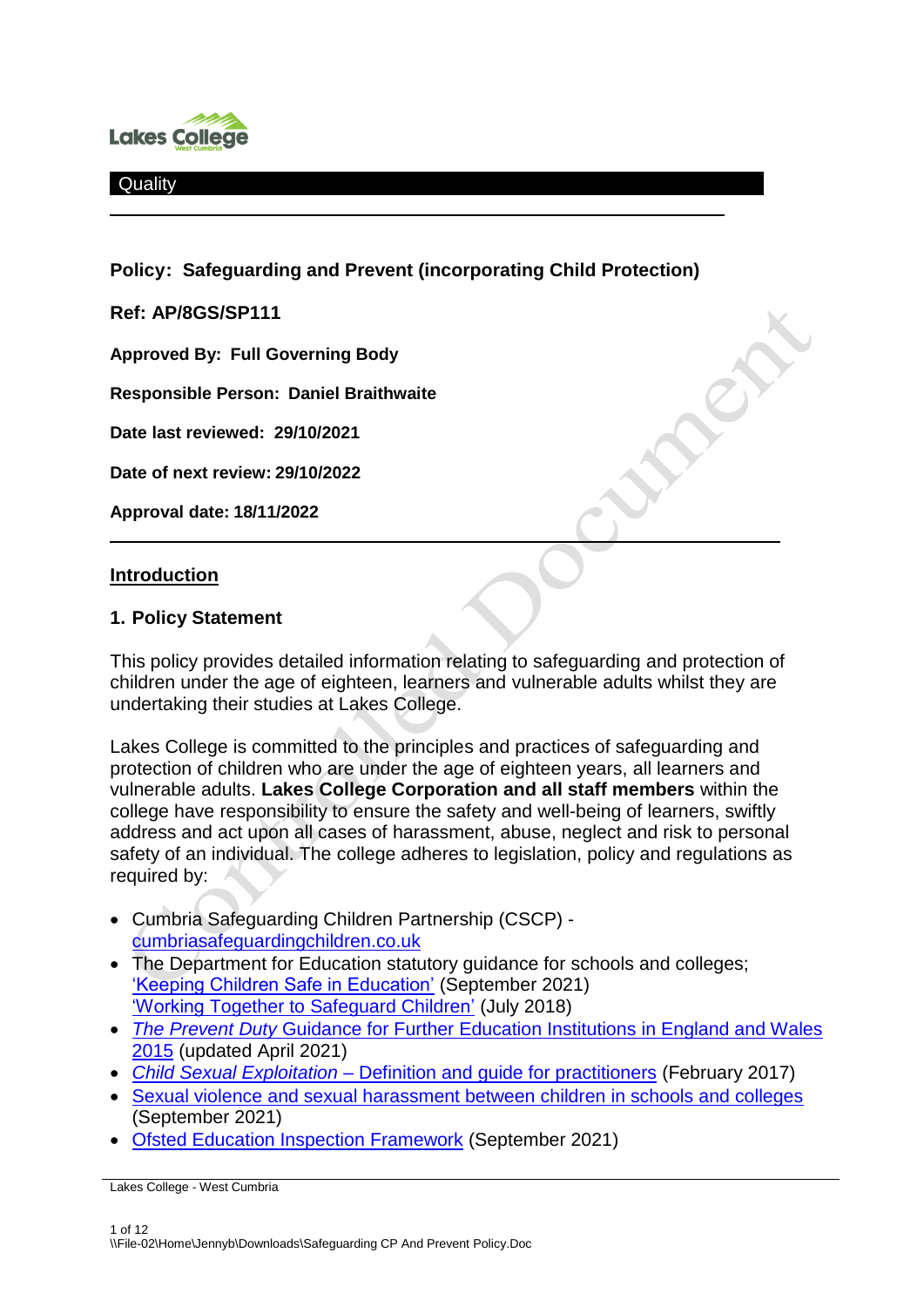Lakes College is committed to working together with all external partner agencies to safeguard its community, which includes all learners, full or part-time, staff, volunteers and visitors. The commitment to safeguard and protect children extends collectively to everyone in the college and all activities, adopting a fully inclusive, focused, safety conscious, preventative approach. The college policies, procedures and processes provide a framework for designated staff members that have responsibility for safeguarding, child protection and the Prevent Duty within the college to confidently deal with any potential risk or harm to individuals.

Within this policy document and in addition to providing robust and comprehensive safeguarding arrangements and protection for children, learners and vulnerable adults, the content is designed to help promote a positive culture of respect and tolerance, in line with College and British values. Adherence to safety and safe working practices for all, including effective risk assessment and strategies, are key strategic and operational priorities. Effective procedures and a clear robust audit trail of evidence are all documented to reinforce our rigorous processes to minimise risks associated with safeguarding, child protection concerns and instances of potential radicalisation and extremism whilst fostering collaborative working relationships within our learning community across all areas of activity.

This policy describes and details the framework for promoting and ensuring the safeguarding and protection of all children, young people and vulnerable adults in the Lakes College community.

## **2. Definition of safeguarding, which includes child protection and The** *Prevent*  **Duty**

#### **2.1 Safeguarding**

Safeguarding our community at Lakes College means recognising that the needs, wellbeing and safety of our learners and staff are given the highest priority and prominence at all times, and that all procedures and processes fully meet legislative requirements, government guidance and key recommendations.

In relation to children and young people, safeguarding and promoting their welfare is defined in *Working together to safeguard children* (July 2018) as:

- Protecting children from maltreatment
- Preventing impairment of children's health or development
- Ensuring the children growing up in circumstances consistent with the provision of safe and effective care
- Taking action to enable all children to have the best outcomes

In relation to adults, there is a different legislative and policy base for responding to their safeguarding needs. However, most of the principles and procedures that apply are the same as those for safeguarding children and young people.

**Child Exploitation (Sexual or Criminal)** is a form of child abuse. It occurs where an individual or group takes advantage of an imbalance of power to coerce, manipulate or

Lakes College - West Cumbria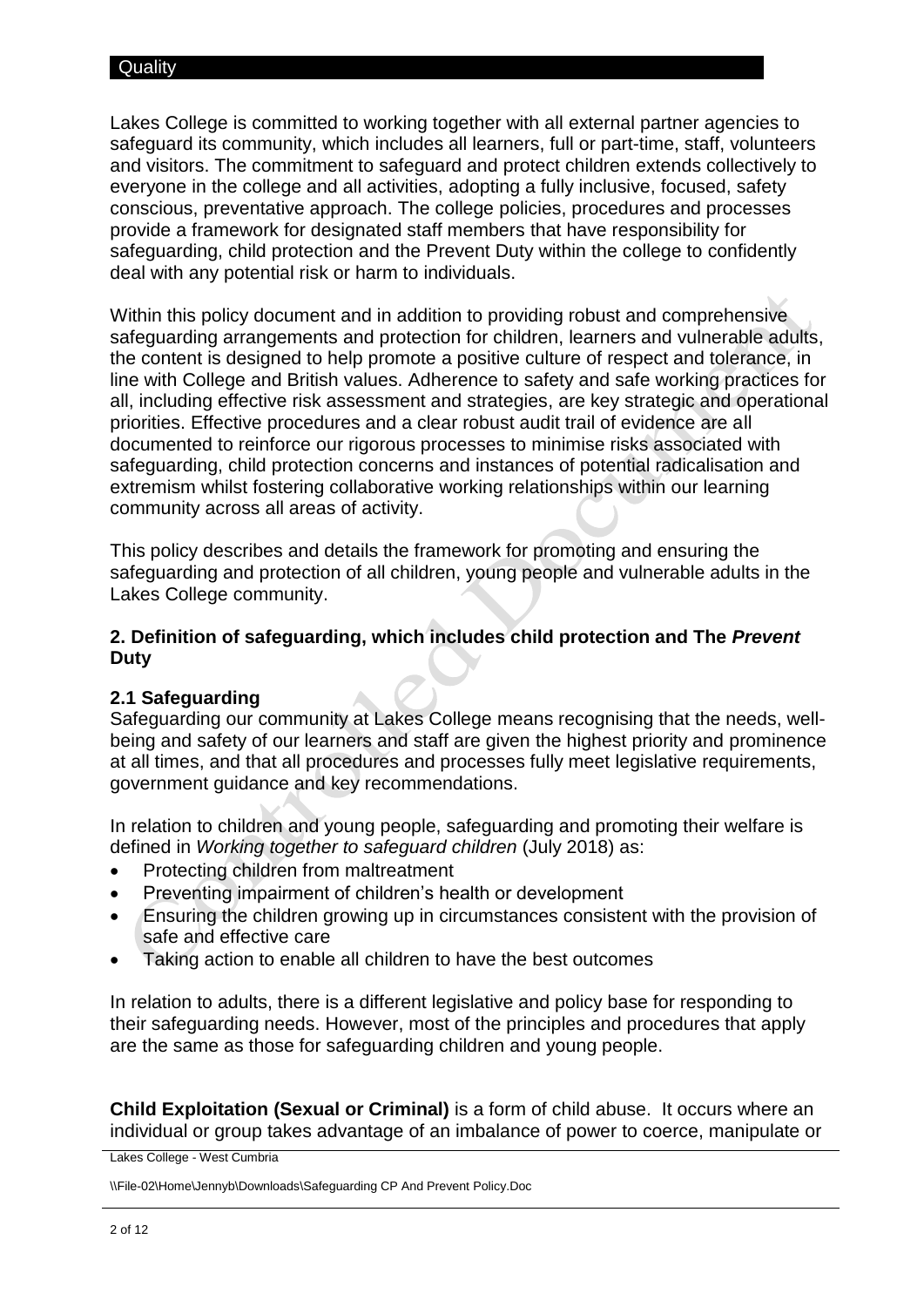deceive a child or vulnerable person. It may be a one off activity or a series of incidents over time. Victims can be exploited even when activity appears consensual. This can be physical and/or online. Learners at Lakes College will be safeguarding to ensure their protection and wellbeing is included within our duty of care and safeguarding procedures.

## **2.2 The Prevent Duty**

*The Prevent Duty* is a specific strand of the Government's counter terrorism strategy, CONTEST. The UK faces a wide range of terrorist threats and from those who seek to radicalise and recruit people to their cause. The College's Prevent Duty strategy, risk assessment and action plan support this policy and its procedures to ensure a safe, tolerant and respectful College community. Guidance information also ensures the CHANNEL referral process is clear for all staff to follow if required.

# **2.3Definitions used for Lakes College safeguarding and Prevent roles and responsibilities**

Safeguarding & prevent roles refers to people with specific responsible for safeguarding and protection of children, learners and vulnerable adults in Lakes College learning community. The Lakes College Safeguarding & Prevent team and people with responsibility for safeguarding and protecting children, learners and vulnerable adults are referred to in this document as:

- Designated Safeguarding Officer (DSO)
- Deputy Designated Safeguarding Officer (DDSO)
- Single Point of Contact for Prevent (SPOC)
- Officers appointed to the college Safeguarding & Prevent team
- A list of names, titles and contact details for the responsible staff members is included in **Appendix 1**
- Relevant external support agencies and their contact details are also identified in **Appendix 1**
- Terms of Reference [of the Safeguarding & Prevent Team](https://livelcwcac.sharepoint.com/:w:/r/sites/quality/pp/Master%20Files/Lakes%20College%20SG%26P%20Team%20meeting%20ToR%202021-22.docx?d=wc589c3f04f724dfa85d8ab0e47716d5d&csf=1&web=1&e=5FRzPU) provide clarity to the roles, responsibilities and communication cycle. These are available in the supporting documentation section

# **2.3.1 Scope of Safeguarding & Child Protection**

Safeguarding action may be needed to protect children and learners from:

- neglect
- physical abuse
- sexual abuse
- emotional abuse
- Sexual violence and sexual harassment between children
- bullying, including online bullying and prejudice-based bullying

Lakes College - West Cumbria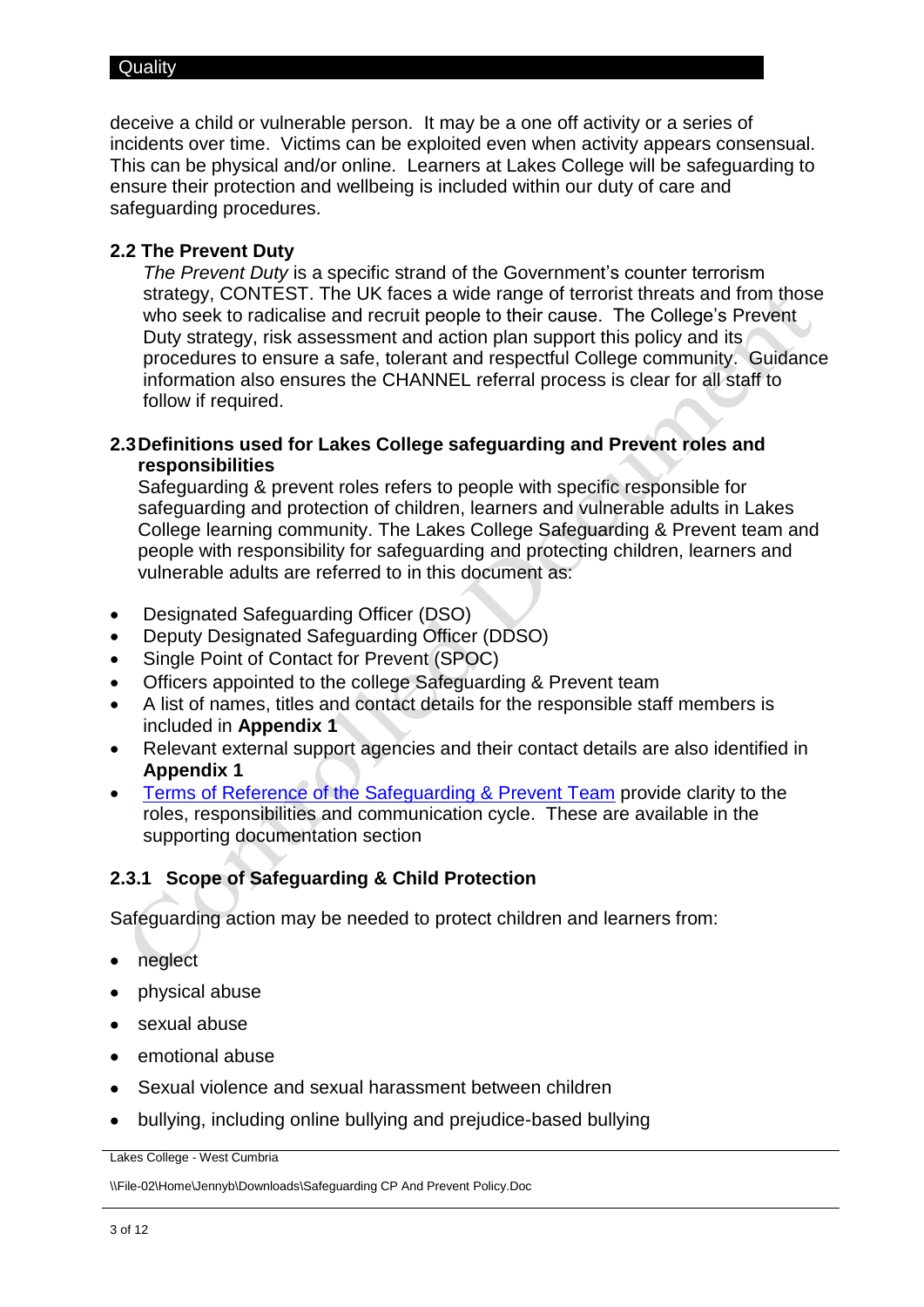- racist, disability and homophobic or transphobic abuse
- gender-based violence/violence against women and girls
- radicalisation and/or extremist behaviour
- Child Sexual Exploitation (CSE) and Child Criminal Exploitation (CCE)
- the impact of new technologies on sexual behaviour, for example sexting
- teenage relationship abuse
- substance misuse
- issues that may be specific to a local area or population, for example gang activity and youth violence
- Hazing (challenges or humiliation resulting in psychological or physical abuse)
- domestic violence
- female genital mutilation (FGM)
- honour based violence (including forced marriage)
- forced marriage
- fabricated or induced illness
- poor parenting, particularly in relation to babies and young children
- peer on peer abuse or violence
- modern slavery
- risk of serious crime or serious violent crime (including 'county lines' activity)
- Any other issues not listed here but that pose a risk to children, young people and vulnerable adults.

Safeguarding is not just focusing on protecting children, learners and vulnerable adults from deliberate harm or neglect, it relates to the broader aspects of care and education, including:

- children's and learners' health and safety
- Mental Health and wellbeing
- personal development behaviour and welfare as part of their learning programme
- the use of reasonable force
- meeting the needs of children and learners with medical conditions
- providing first aid
- educational and enrichment visits
- developing work ready and employability skills
- intimate care and emotional well-being

Lakes College - West Cumbria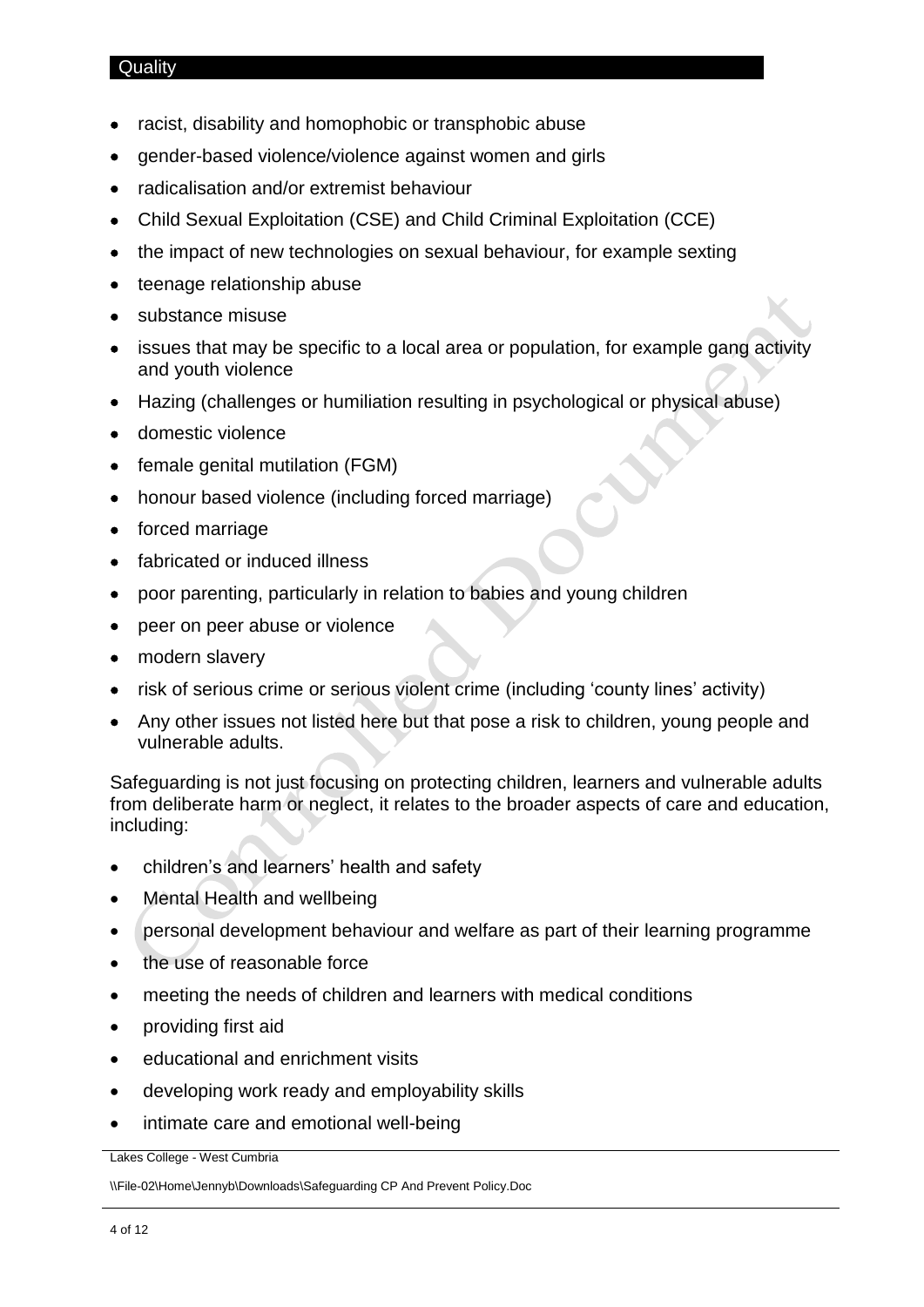- online safety, cyber bullying and associated issues
- appropriate arrangements to ensure children's and learners' security, taking into account the local context.

#### **3.** *The Prevent Duty* **and its scope**

Section 26(1) of the Counter-Terrorism and Security Act 2015 imposes a duty on specified authorities, when exercising their functions, to have due regard to the need to prevent people from being drawn into terrorism.

There is an important role for further education institutions in helping prevent people being drawn into terrorism, which includes not just violent extremism but also non-violent extremism, which can create an atmosphere conducive to terrorism and can popularise views, which terrorists exploit. It is a condition of funding that all further education and independent training providers must comply with relevant legislation and any statutory responsibilities associated with the delivery of education and safeguarding of learners as detailed below.

- Encouragement of terrorism and inviting support for a proscribed terrorist organisation are both criminal offences. Institutions should not provide a platform for these offences to be committed.
- Furthermore, when deciding whether or not to host a particular speaker, institutions should consider carefully whether the views being expressed, or likely to be expressed, constitute extremist views that risk drawing people into terrorism or are shared by terrorist groups.
- In these circumstances the event should not be allowed to proceed except where institutions are entirely convinced that such risk can be fully mitigated without cancellation of the event.
- This includes ensuring that, where any event is being allowed to proceed, speakers with extremist views that could draw people into terrorism are challenged with opposing views as part of that same event, rather than in a separate forum
- Where institutions are in any doubt that the risk cannot be fully mitigated they should exercise caution and not allow the event to proceed.

Lakes college 'Freedom of Speech' policy provides guidance for staff when considering events. *The Prevent Duty* links closely with Lakes College Equality & Diversity strategy, Fundamental British Values and Lakes College adopted values, which are:

- **Ready**
- **Respectful**
- **Potential**

#### **4. Information on Lakes College procedures and processes**

**4.1** Procedures and processes are in place, which fully meet the safeguarding and child protection statutory guidance for schools and colleges and 'The Prevent Duty

Lakes College - West Cumbria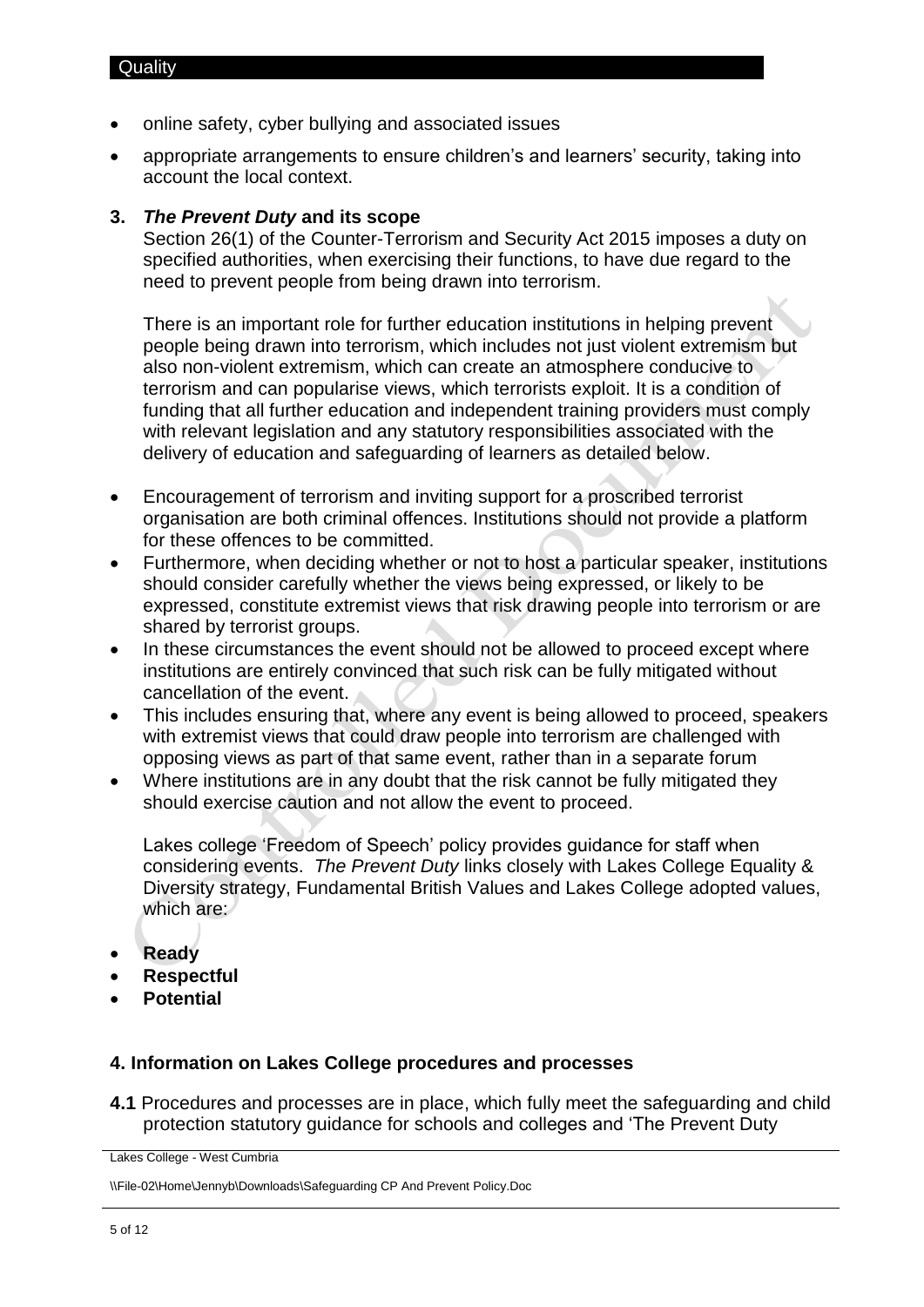Guidance for England and Wales' (revised April 2021). These policies and procedures are reviewed and updated annually, or earlier in the event of a change to policy guidance.

- **4.2** It is the responsibility of all individual members of the college community to embrace and adopt the aims, values and requirements of this policy. This is to ensure that the safety and welfare of all learners and staff remains of paramount importance.
- **4.3** Any staff member who does not adhere to Lakes College Safeguarding & Prevent policy and associated procedures will be subject to internal disciplinary arrangements, and external agencies notified where appropriate.
- **4.4** Lakes College Human Resource (HR) department is notified immediately where a member of staff has not adhered to the college policy and procedure.
- **4.5** Supporting policies and procedures are in place to ensure that learners, staff and visitors can confidently raise concerns relating to safeguarding, child protection and prevent.

# **5. Lakes College is committed to:**

- Creating a safe environment for all learners, staff and visitors.
- Establishing and strictly adhering to policy and procedures.
- Recognising that abuse may take many forms: physical, sexual, emotional or peer abuse, radicalisation, extremism, neglect and risk to self and/or others identified in section 2.3.1.
- Recognising that abuse can take place between children
- Work in partnership with external agencies to minimise risk and safeguard individuals, whilst always placing the welfare of the individual at the centre of any action that may need to be taken and support mechanisms that are provided.
- Ensuring safer recruitment requirements are fulfilled by checking the suitability of all staff, governors, contractors, sub-contractors, and volunteers who may come into regular and close contact with children or vulnerable adults. This includes DBS checks and frequent updates as continuing good practice.
- Develop, implement and review procedures for identifying and reporting cases or suspected cases of abuse, suspected radicalisation or incidents of extremism.
- Helping to equip and educate staff, learners, employers, visitors and partners with key information, reporting channels heightening awareness to keep themselves safe from potential risk or harm.
- Making all staff aware of safeguarding, child protection *The Prevent Duty* and reporting procedures.
- Instigating or supporting Early Help processes and procedures.
- Ensuring all staff members are suitably trained so that they can work confidently and effectively in recognising early signs of concern and minimising risk and potential harm.

Lakes College - West Cumbria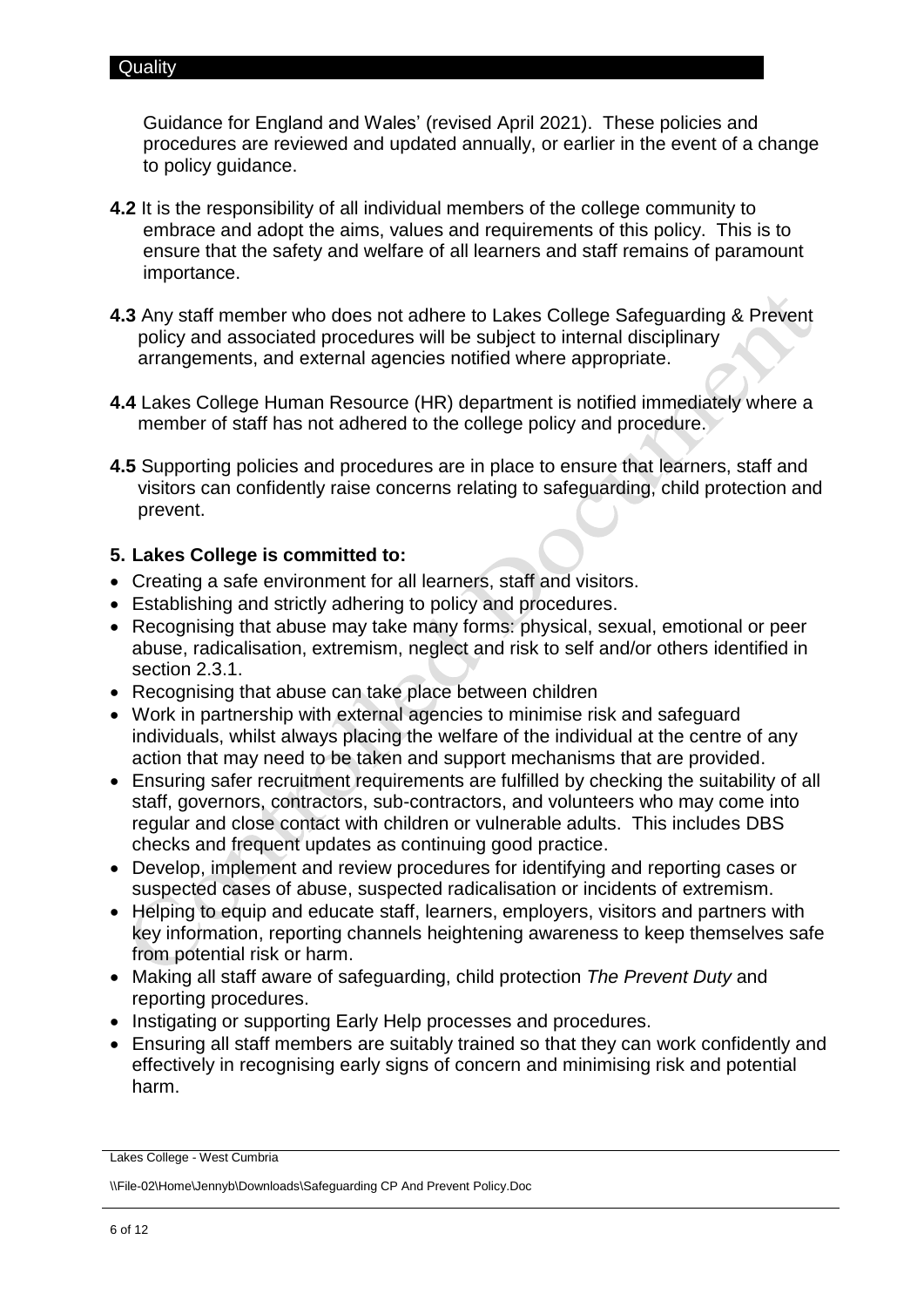- Actively promoting issues relating to safeguarding, child protection, bullying and harassment, learner welfare and prevention of radicalisation within the College and its wider operations.
- Maintaining and storing securely an accurate Single Central Record (SCR) including all DBS checks, risk assessments and training activities relating to safeguarding, child protection and *The Prevent Duty* implementation.
- Following safeguarding, child protection and *The Prevent Duty* procedures, including standard documentation, appropriate record keeping, evidence of interventions and impact and effectiveness of working with multi-agency partners to help individual cases draw to a successful conclusion.
- Reviewing Lakes College policies and procedures annually ensuring they are current ensuring statutory compliance, adherence to regulations and good practice.
- Ensure that the DBS status of all staff is frequently reviewed through a combination of self-declaration, formal DBS requests and risk assessments to ensure that information held about our workforce is accurate.

# **6. Vulnerable Adults (Adult at Risk)**

The Care Act (2014) Section 14.2 states: Safeguarding duties apply to an adult who,

- has needs for care and support (whether or not the local authority is meeting any of those needs) and;
- experiencing, or at risk of, abuse or neglect; and as a result of those care and support needs is unable to protect themselves from either the risk of, or the experience of abuse or neglect.

# **6.1 Vulnerable adults (Adult at Risk) may include those people who:**

- Are elderly and very frail
- Suffer from mental illness, including dementia
- Have a physical or sensory disability
- Have a learning disability or difficulty
- Have an acquired brain injury
- Suffer from a severe, incapacitating physical illness
- Any adult at risk of radicalisation and being drawn into violent extremism, ideologies or terrorist behaviour

Vulnerability may be a permanent or temporary state.

# **7. Forms of abuse**

The definition of abuse is "a violation of a person's human or civil rights by any other person or persons". Department of Health, "No Secrets", 2000

# **7.1 People who abuse:**

- Are often well known to their victims but can be strangers
- Might be a relative, partner, son or daughter, friend or neighbour, a paid or voluntary worker, or a health or social care worker

Lakes College - West Cumbria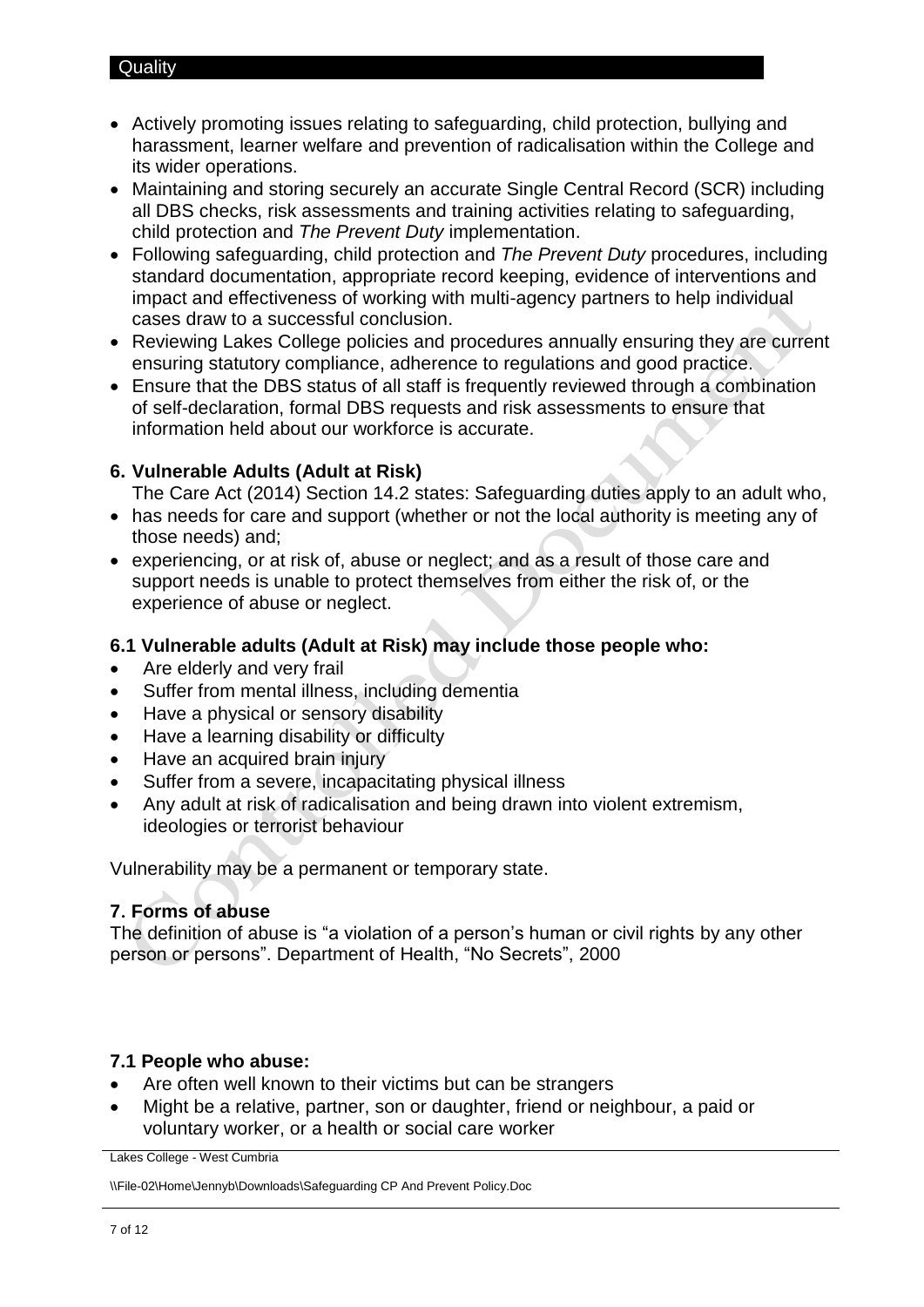- Could be another vulnerable adult or service user
- May not realise they are abusing and can sometimes act out of character and abuse because of the stress of caring
- Target vulnerable children, learners and adults befriending them to commit a 'Mate' crime by stealing their possessions and or money or physically abuse an individual
- Could be themselves victims of abuse

# **7.2 Abuse can take place in a wide range of settings such as:**

- The adult's own home
- A carer's home
- A day centre
- A care home
- A hospital
- The workplace
- Educational institutions

# **7.3 Categories of Abuse**

- **Physical Abuse**: this is usually the use of force to cause pain and injury and signs might include burns, bruising, scratches, or accidents that cannot be explained. Also included is misuse of medication or forcing someone, for example, to stay in a care home against their wishes
- **Psychological Abuse**: this might be emotional abuse such as threats of harm or abandonment, humiliation, blaming or controlling behaviour, verbal or racial insults, enforced isolation, intimidation, coercion and radicalisation
- **Financial or Material Abuse**: this is when a vulnerable adult is exploited for financial gain. It includes theft, fraud, exploitation, misuse or misappropriation of property/finance etc. Often valuables will go missing in the home or there may be a change in financial circumstances that cannot be explained
- **Neglect and Acts of Omission**: this is when a vulnerable adult does not have their basic needs met, such as adequate food or warmth or help with personal hygiene. Signs might include deteriorating health, appearance or mood. It also includes ignoring indicators of abuse and withholding information in relation to allegations or suspicion of abuse
- **Discriminatory Abuse**: this includes any sort of abuse based on a vulnerable adult's race, gender or impairment such as their mental or physical health

# **Sexual Abuse (includes),**

*Sexual Violence* - rape, assault by penetration, sexual assault, causing someone to engage in sexual acts without consent. Acts to which the vulnerable person has not consented, or could not consent, or was pressurised into.

Lakes College - West Cumbria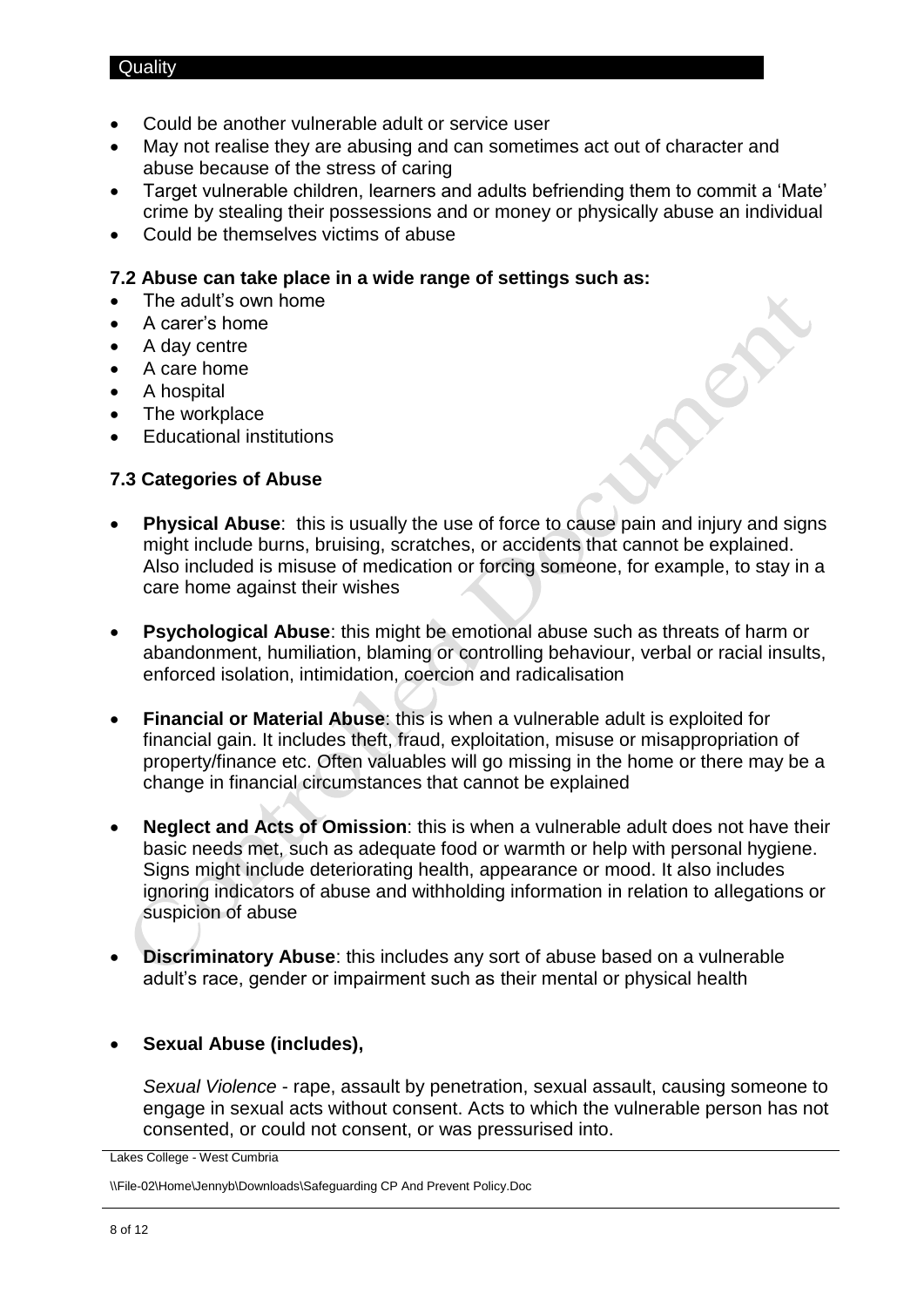*Sexual Harassment* – sexual comments, remarks about clothes or appearance. Sharing lewd or sexually related stories. Calling someone by sexualised names. Telling sexual jokes or taunting. Can also manifest into physical behaviour such as deliberately brushing against a person, interfering with someone's clothes

*Online sexual harassment (may include)* – Consensual and non-consensual sharing of nude and semi-nude images (sharing nude images of U18 is a criminal offence). Sharing of unwanted explicit content. Upskirting (is a criminal offence), sexualised online bullying, unwanted sexual comments and messages (includes social media). Sexual exploitation, coercion and threats.

 **Institutional Abuse**: this is poor professional practice, including neglect, and can take the form of isolated incidents right through to ill treatment or gross misconduct.

## **Appendices**

- **Appendix 1**: Names, Titles and Contact Details for the Responsible Staff Members and Support Agencies
- **Appendix 2**: [Safeguarding Flowchart Procedure for responding to and recording](https://livelcwcac.sharepoint.com/:w:/r/sites/quality/pp/Master%20Files/Safeguarding%20Flowchart%20Procedure%20.docx?d=wecc6f760e2dd434cb459982f6b57f05f&csf=1&web=1&e=AmboBq)  [possible, alleged or suspected abuse, or serious causes for concern](https://livelcwcac.sharepoint.com/:w:/r/sites/quality/pp/Master%20Files/Safeguarding%20Flowchart%20Procedure%20.docx?d=wecc6f760e2dd434cb459982f6b57f05f&csf=1&web=1&e=AmboBq)
- **Appendix 3**: [Dealing with Safeguarding Issues](https://livelcwcac.sharepoint.com/:w:/r/sites/quality/pp/Master%20Files/Dealing%20with%20Safeguarding%20Issues%20Policy%20.docx?d=w9be789d1113e4c15915ae17839bf7c71&csf=1&web=1&e=jeQwd6)

**Appendix 4**: [Referral of Child Protection Concerns](file://///Mayhem/Group/Quality/Master%20Files/8%20-%20Guidance%20Services/Procedures/Child%20Protection-%20Referrals%20to%20Social%20Services%20to%20support%20students%20and%20families.docx)

Appendix 5: **[Lakes College Security Policy](https://livelcwcac.sharepoint.com/sites/quality/pp/Master%20Files/Security%20Policy.docx)** – to include acceptable use of IT

#### **Supporting documentation**

• The Department for Education statutory guidance for schools and colleges; ['Keeping Children Safe in Education'](https://assets.publishing.service.gov.uk/government/uploads/system/uploads/attachment_data/file/1014057/KCSIE_2021_September.pdf) (September 2021) ['Working together to Safeguard Children'](https://assets.publishing.service.gov.uk/government/uploads/system/uploads/attachment_data/file/942454/Working_together_to_safeguard_children_inter_agency_guidance.pdf) (July 2018)

Lakes College - West Cumbria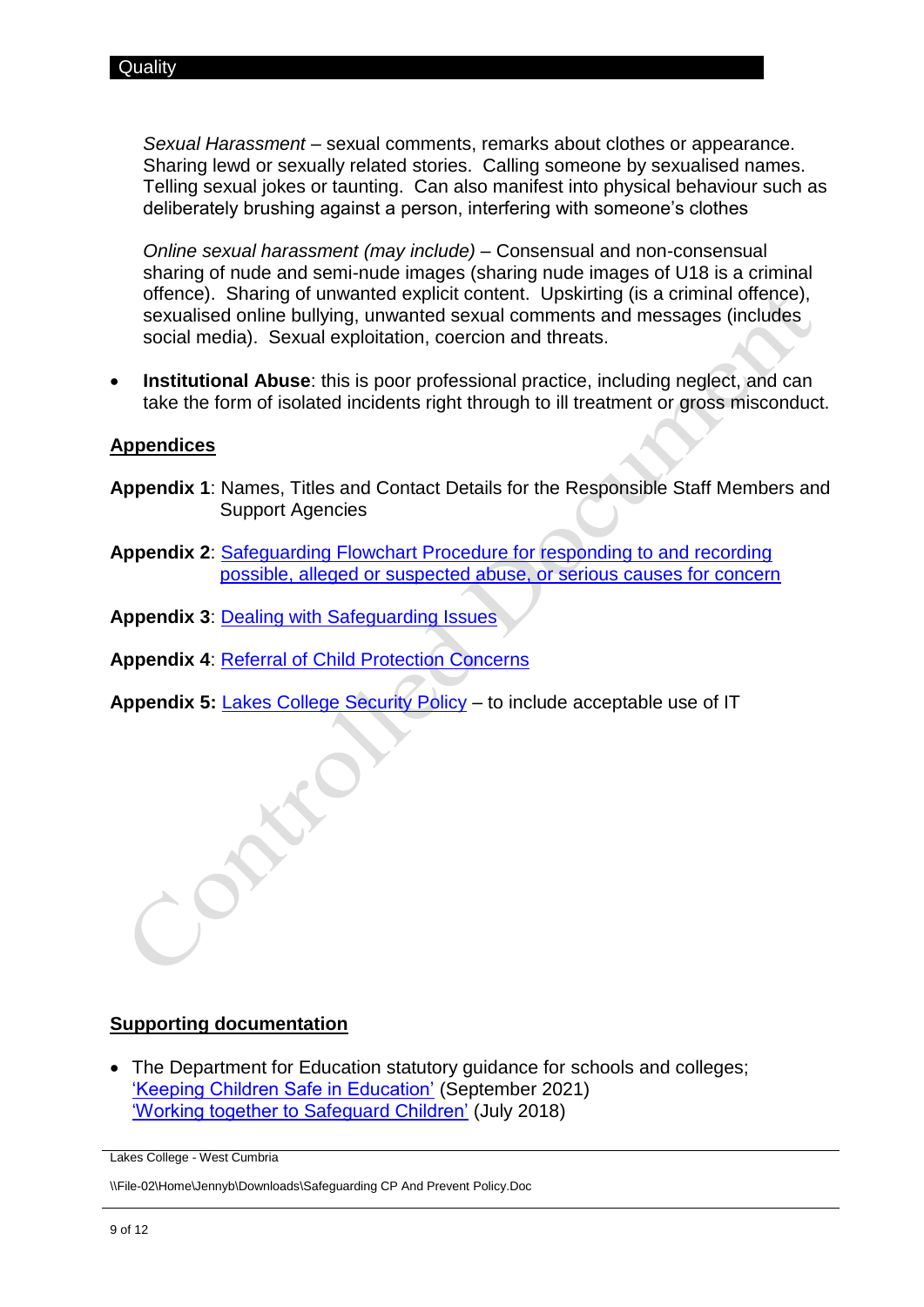- [Sexual violence and sexual harassment between children in schools and colleges](https://assets.publishing.service.gov.uk/government/uploads/system/uploads/attachment_data/file/1014224/Sexual_violence_and_sexual_harassment_between_children_in_schools_and_colleges.pdf) (September 2021)
- *'The Prevent Duty'* [Guidance for Further Education Institutions in England and Wales](https://www.gov.uk/government/publications/prevent-duty-guidance/revised-prevent-duty-guidance-for-england-and-wales) (2015) revised April 2021
- [Child Sexual Exploitation](https://assets.publishing.service.gov.uk/government/uploads/system/uploads/attachment_data/file/591903/CSE_Guidance_Core_Document_13.02.2017.pdf) Definition and non-statutory guidance for practitioners, local leaders and decision makers working to protect children from sexual exploitation (February 2017)
- Lakes College [Dealing with Safeguarding Issues](https://livelcwcac.sharepoint.com/:w:/r/sites/quality/pp/Master%20Files/Dealing%20with%20Safeguarding%20Issues%20Policy%20.docx?d=w9be789d1113e4c15915ae17839bf7c71&csf=1&web=1&e=ePTFrd) Policy
- [Ofsted Education Inspection Framework](https://www.gov.uk/government/publications/education-inspection-framework) (September 2021)
- [Lakes College Prevent Risk Assessment and Action Plan](file://///Mayhem/Group/Quality/Master%20Files/8%20-%20Guidance%20Services/Policies/Supporting%20Documents/Lakes%20College%20Prevent%20RA&AP%202016-17.docx)
- [Lakes College Prevent](file://///Mayhem/Group/Quality/Master%20Files/8%20-%20Guidance%20Services/Policies/Supporting%20Documents/Lakes%20College%20Prevent%20Strategy%202016.docx) Strategy
- [CHANNEL Referral Flow Chart](file://///Mayhem/Group/Quality/Master%20Files/8%20-%20Guidance%20Services/Policies/Supporting%20Documents/Lakes%20College%20Channel%20Referral%20Flowchart.docx)
- [Terms of reference for Safeguarding & prevent team](https://livelcwcac.sharepoint.com/:w:/r/sites/quality/pp/Master%20Files/Lakes%20College%20SG%26P%20Team%20meeting%20ToR%202021-22.docx?d=wc589c3f04f724dfa85d8ab0e47716d5d&csf=1&web=1&e=5FRzPU) meetings

# **Appendix 1 – Names, Titles and Contact Details for the Responsible Staff Members and Support Agencies**

Normal working hour's information (Mon-Fri 8.00am-5.00pm)

Lakes College - West Cumbria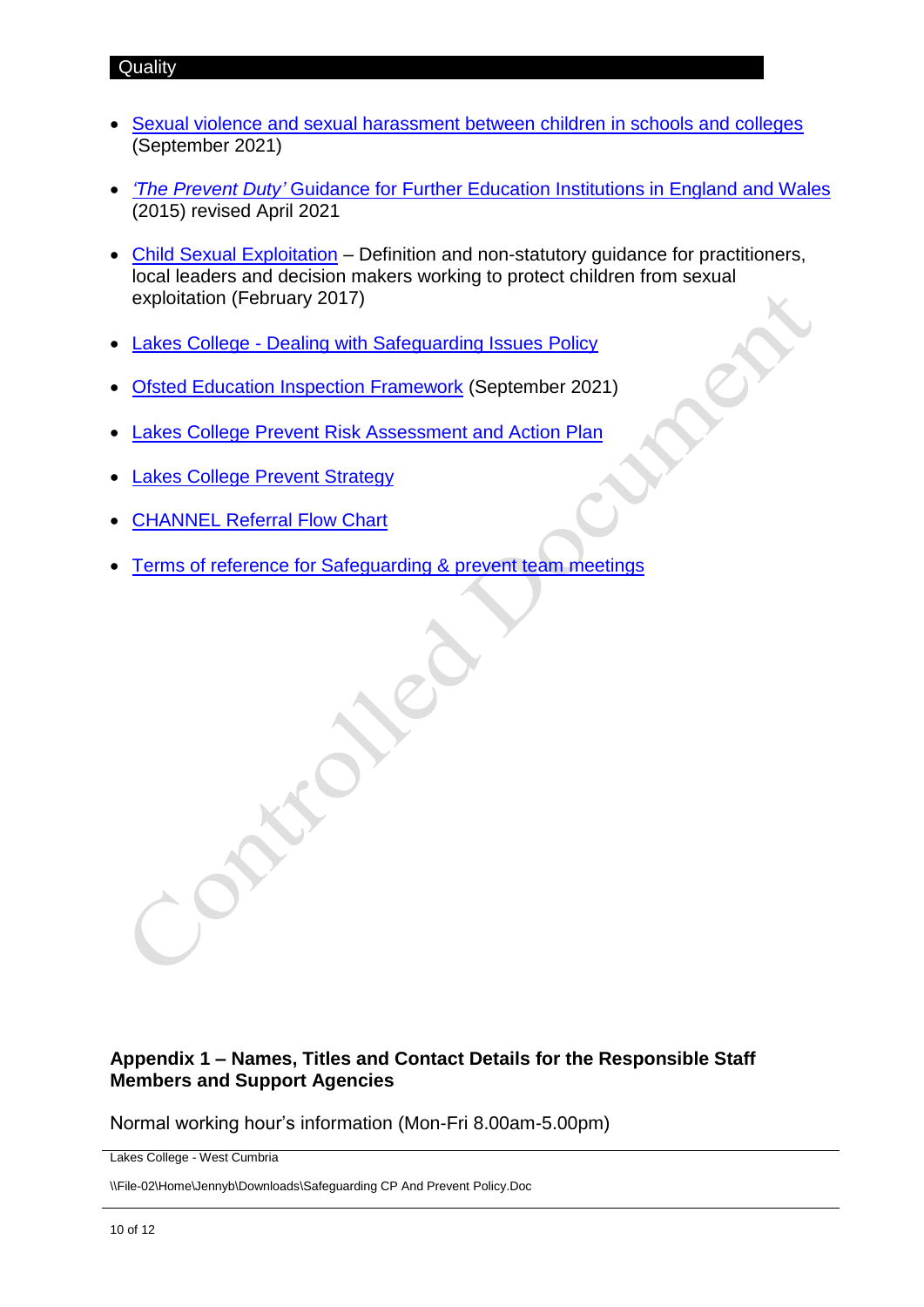# **Core team members**

| <b>Name</b>           | Job title                                                    | <b>Responsibility</b>                                                                     | <b>Contact details</b>            |
|-----------------------|--------------------------------------------------------------|-------------------------------------------------------------------------------------------|-----------------------------------|
| Daniel Braithwaite    | <b>Assistant Principal</b>                                   | Designated Safeguarding<br>Officer/lead (DSO)<br>Chair of SG&P team<br>meeting            | T-01946839300<br>M-07894 478750   |
| Irene Farragher       | Learner Support<br>Manager                                   | Deputy DSO<br>Vice Chair of SG&P team<br>meeting<br>Safeguarding & Prevent<br>team member | T - 01946 839300<br>M-07872150941 |
| Kate Pearson          | Safeguarding<br>Administrator                                | Safeguarding & Prevent<br>team member<br>Lead administrator for<br>SG&P team              | T - 01946 839300                  |
| Neil Anderson         | Head of Human<br>Resources                                   | Safeguarding & Prevent<br>team member<br><b>SCR lead</b>                                  | T-01946 839300                    |
| Helena Grant          | Health, Safety &<br>Sustainability<br>Development<br>Advisor | Safeguarding & Prevent<br>team member<br>Health & Safety Lead                             | T - 01946 839300                  |
| Kath Tierney          | Apprenticeship<br><b>Team Leader</b>                         | Safeguarding & Prevent<br>team member<br>Apprenticeship learning<br>lead                  | T - 01946 839300                  |
| Lisa Gracey           | Inclusive Learning<br>Leader                                 | Safeguarding & Prevent<br>team member<br><b>SEND lead</b>                                 | T-01946839300                     |
| Wider team membership |                                                              |                                                                                           |                                   |

# **Wider team membership**

| <b>Name</b>                | Job title                 | <b>Responsibility</b>             | <b>Contact details</b> |
|----------------------------|---------------------------|-----------------------------------|------------------------|
| Neil Hamblin               | <b>Digital Services</b>   | Safeguarding & Prevent            | T-01946 839300         |
|                            | Manager                   | team member                       |                        |
|                            |                           | IT network security lead          |                        |
| Catherine Wilson           | Admission &               | Safeguarding & Prevent            | T - 01946 839300       |
|                            | <b>Recruitment Leader</b> | team member                       |                        |
| <b>Mark Dockerty</b>       | Teacher                   | Safeguarding & Prevent            | T - 01946 839300       |
|                            |                           | team member                       |                        |
|                            |                           | <b>Construction Skills Centre</b> |                        |
|                            |                           | contact                           |                        |
| <b>Amie Calvin</b>         | <b>Quality Systems</b>    | Safeguarding & Prevent            | T - 01946 839300       |
|                            | Coordinator               | team member                       |                        |
| Jane Robertson             | <b>Facilities Manager</b> | Safeguarding & Prevent            | T - 01946 839300       |
|                            |                           | team member                       | (M - 07739 035940)     |
|                            |                           | <b>Facilities contact</b>         |                        |
| <b>Stuart Williams</b>     | Curriculum                | Safeguarding & Prevent            | T-01946 839300         |
|                            | <b>Operational Leader</b> | team member                       |                        |
| Victoria Harden<br>Teacher |                           | Safeguarding & Prevent            | T - 01946 839300       |
|                            |                           | team member                       |                        |
|                            |                           | <b>Construction Skills Centre</b> |                        |
|                            |                           | contact                           |                        |

Lakes College - West Cumbria